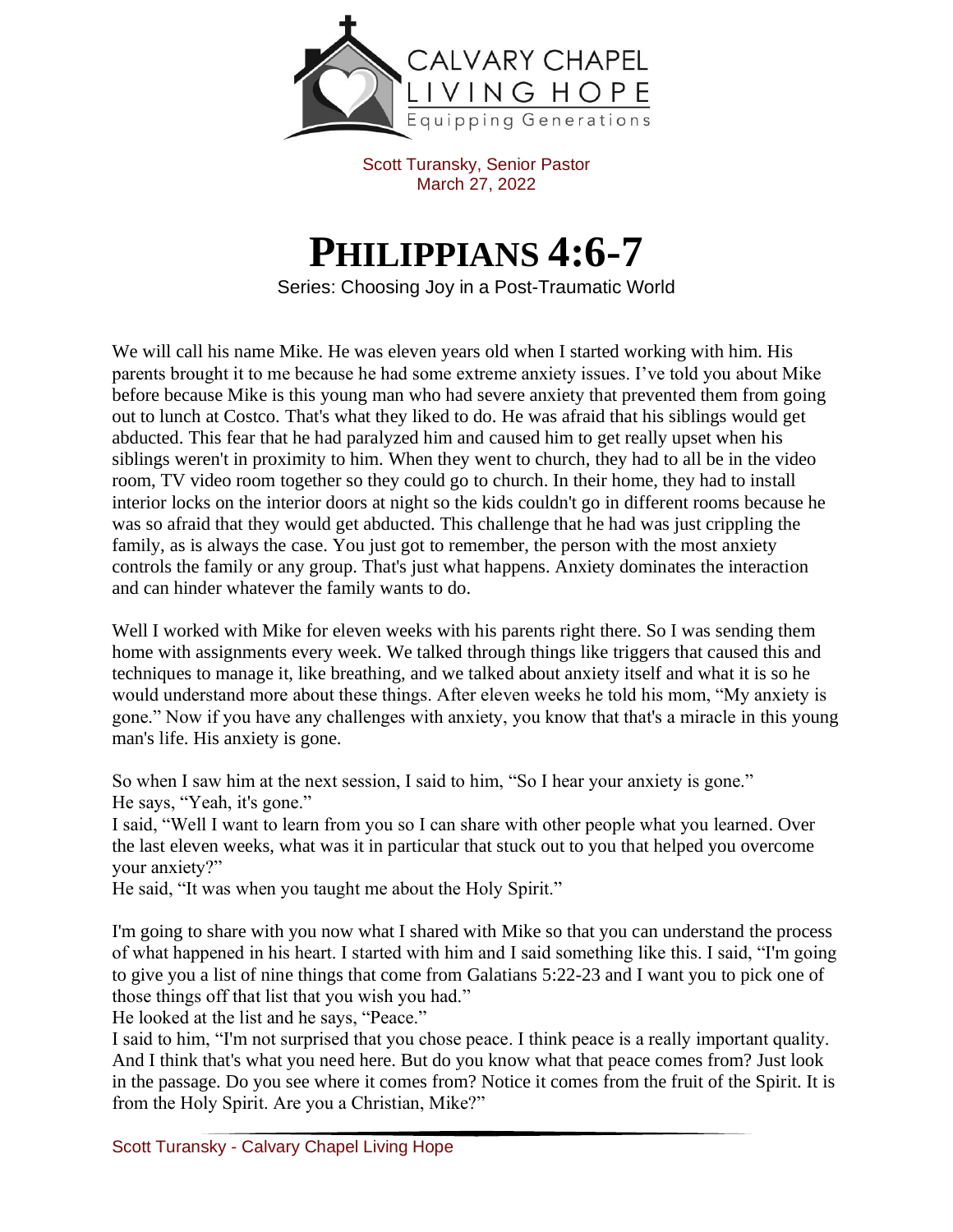He says, "Yeah."

I said, "Oh good. Because when you're a Christian, there are so many more resources available to you than if you're not a Christian for dealing with emotional challenges. This is really great."

"Let me tell you about the Holy Spirit. Because the Holy Spirit isn't just a plaque on the inside of your heart that says 'I'm a Christian.' He is that. He's a confirmation that we're a Christian. But He's much more than that. He's moving around in there. He's got this fruit basket. And there's all these parts of the fruit basket He could pull out, but you need them. It's all part of God's big grace package that He gives. And when you pull out peace and He puts it in your heart and you experience God's peace, then what it does is like a sponge and it sucks up all the energy. You know what I mean by energy, right, Mike? It's when your mind starts racing and you think if this happens, that's going to be bad. If that bad things happens, this is going to be terrible. And if that terrible thing happens, it's going to be disastrous. And your mind just kind of runs with that. You know what I mean, right?"

He says, "Yeah, I know what you mean."

"And also your heart starts fluttering and getting upset. That energy that happens inside of your heart, the peace that's there just sucks that energy out and gives you the peace that you need. That's what you want. Right?"

He said, "Yes."

I said, "Well I need to explain something else to you about the grace of God because all of these things fit under the category of the grace of God. And God wants to give it to you. In fact, there is a shower. I mentioned your shower in your house. There's a shower of God's grace that's available to all of us. Now if you go in your bathroom and you turn on the water and the shower starts going, do you get wet? No, you don't get wet. How do you get wet?" He said, "You get into the shower."

I said, "That's right. You have to position yourself under the grace of God in order to receive the benefits of the grace of God. So just because you have the Holy Spirit in your heart doesn't mean peace is at work yet. You have to position yourself well so that you can receive the benefits of the peace that God wants to give you."

"In order to do that, Mike, I want to teach you about the suitcase idea. You see, God has this really big suitcase. It's so big that no one could carry it except for God. Only He can carry it it's so big. You try to carry it and you'd just have a lot of trouble. You can't even pick it up. God has given you a small suitcase and you can carry that suitcase around, but you try to stuff all your worries and concerns and anxiety into that suitcase, you are going to feel overwhelmed because God did not make your heart big enough to carry around the anxiety of life. He's given you a suitcase to put those things in. And when you put your worries and your concerns into God's suitcase, then a transaction takes place, and it gives you the peace that you need."

"In fact, let me show you, Mike, where this is found in the Bible. I'm going to take you to Philippians 4:6-7," which is where we're going to spend our time, folks, today. So let's put Mike aside for now. We'll come back and talk about him in a little bit. Let's talk about Philippians 4:6- 7 and try to understand what God is saying in this passage, in the most comprehensive, crucial passage about anxiety in the whole Bible, Philippians 4:1-9. We're right in the middle of that passage. We're going to look at verses 6 and 7 today.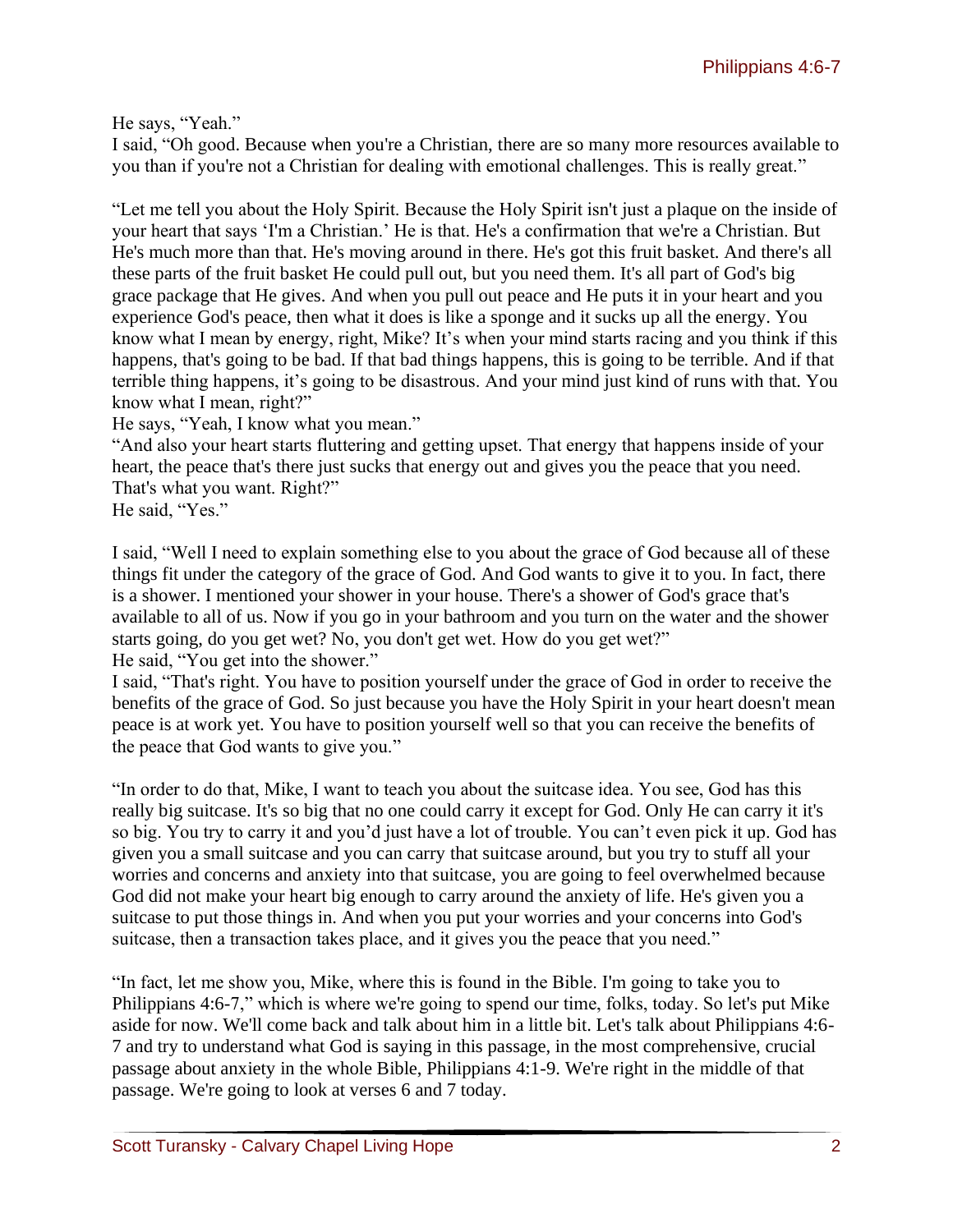The first principle that it wants you to see is the anything and everything principle. Let's just look at the verses themselves and see what they say there. Anything and everything. You see the word there – *anything* and *everything.*

Now in the Greek what that means is anything and everything. That's what it means. This is a principle that God is going to share with us in Philippians 4:6-7 that is for every kind of situation that has to do with anxiety that we might experience. And He wants us to know this is anything and everything. So don't say to yourself, "Well God doesn't know my heart. He doesn't know my situation. My situation is really difficult. I don't know what I could do about it." Don't allow that to distract you from the anything and everything principle here. This is for all of our anxiety, and we all need that.

Now let's go to this first word there, the word *anxious*. This word *anxious*, the Greek word *merimnao* means to rip apart or to tear apart. You know that feeling I'm sure, as I do. When you're feeling anxious, you just feel kind of torn apart inside here. I want somebody to push it back together. Because you're just kind of ripped apart inside.

This idea of anxiety is a challenge to understand in the scriptures. Most of the time it's used of worry. But you know, this is what's really interesting. Sometimes this word is used as a good kind of anxiety. There is a healthy kind of anxiety, healthy kind of concern. We don't like to use the word anxiety because it has connotations of being negative. But it is the exact same Greek word as is used in Philippians 2:20 where Paul is talking about Timothy and he says these words about him: *For I have no one like him, who will be genuinely concerned for your welfare.* That's the word anxiety. You see, there is a word concern that is really valuable for us to recognize because a little bit of anxiety helps you to be responsible. Putting the gas in your car when you need it. To stay on a diet. To turn off the heat when you need to. Or to pay your bills, get your taxes done. Okay, all of those things there's a little bit of concern there that's good.

When I work with children, I say there's a continuum between zero and ten for the three big emotions – sadness, anxiety, and anger. So zero to three is the part where it's the good part of anxiety. It's the part that makes you responsible. It's the part that gives you concern. When you're responsible then you get things done that you need to get done. You're concerned about them. When you're compassionate, you're concerned about other people and how they feel, and so that concern is a valuable one. That's a good kind of anxiety that goes from zero to three. That's how I describe it. That's kind of green. And I make that the green section where your emotions go up and down. Because God does not want us to be non-emotional. God designed us as emotional beings and that emotion, whether it's sadness, anger, anxiety, has a good side to it. And the zero to three is okay. That's when we're going back and forth in our emotions. This is what makes us a special person because we're emotional. There's a good part of that.

But then, as you know, there's a line that we cross and we get into the four to seven range where we start feeling bad because we know we just crossed that line. So we yell at somebody and we know that wasn't the right thing to do with our anger. Or we start getting depressed or feeling "oh I'm not doing the right thing here. I need to let this go." Where we get anxious and our anxiety causes some problems for us. That's in the four to seven range. I call that the yellow part of the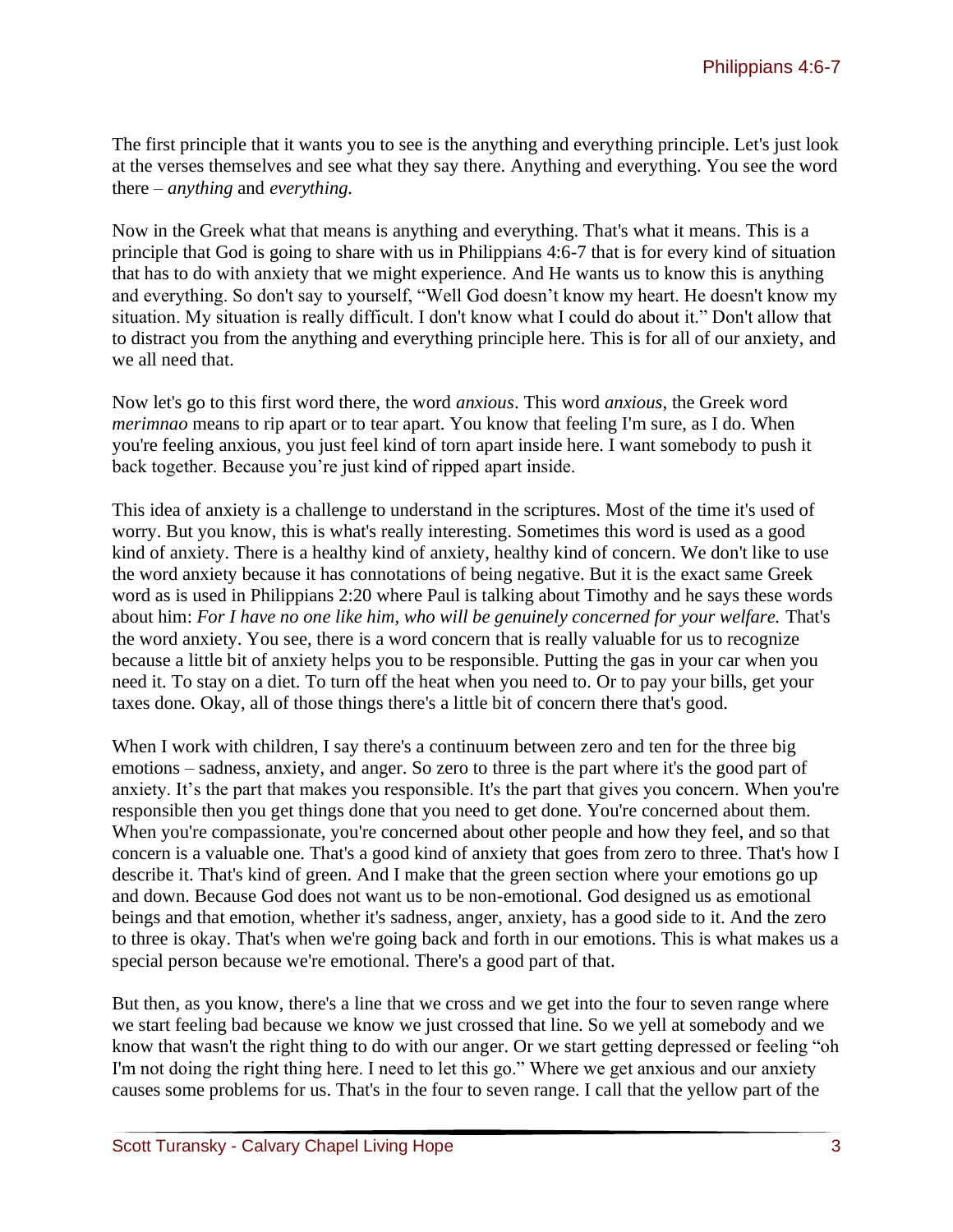emotional drama that takes place in us. It's dangerous and we need to move it back into the green part where God would have us to live with healthy emotions in our lives.

But then I look at the eight to ten, the red area, I call this the red area. That's when you develop what we call disorders. Disorders like this idea of the locks on the doors. It's just so crippling to a family. Or I told you last week about the family that I worked with where the child was washing her hands for fifteen minutes at a time. And then last Sunday I went home. Last Sunday after church I made a phone call to this family that wanted to talk to me. As we talked, I described some of the teaching from last Sunday morning because this child has anxiety. I even described this child whose fifteen-minute handwashing time was delaying the bedtime and other kinds of things. And they said, "That's funny. You know, our son washes his hands for twenty minutes. And the problem is he washes his hands for twenty minutes to get all the germs off and then his hands get all chapped, and then he won't put cream on. So it's continually irritated by this hand washing ritual that he has to go through."

When we get to the eight to ten side, we enter into this disorder category. Disorders that... You know you're into disorder when it's creating so much internal tension for you that you can't experience vitality in life. There's so much tension you're creating in relationships that the relationship loses its vitality. When that starts to take place, we are in a really bad danger area. And we have to understand what Paul is saying here. He's saying – *Don't be anxious about anything*. But there seems to be the way even the way Paul uses the word in Philippians 2:20 that there's a line that's crossed when it turns into a bad anxiety. In fact, most of the time in the Bible when this word *merimnao* is used it's not always the word anxiety in the negative sense.

In fact, if we were going to do a theology of anxiety, that is looking at the different passages in the Bible, one that would come up quickly to our mind would be one passage that contains the word *anxious* six times in the passage. It's Jesus teaching about anxiety. Sometimes in some translations it uses the word *worry*. But let me read it to you. Just draw some principles out of this for our own anxieties as we're thinking about it.

Jesus says – *Therefore I tell you, do not be anxious about your life, what you will eat or what you will drink, nor about your body, what you will put on. Is not life more than food, and the body more than clothing?* So what He's saying is here sometimes we worry about trivial things that aren't as important and we need to think about the big things. Don't worry about the small stuff and everything is small stuff. That's the idea here.

*Look at the birds of the air: they neither sow nor reap nor gather into barns, and yet your heavenly Father feeds them. Are you not of more value than they?* So the principle here is remember God is in the picture here. You're not living the life alone. Anxiety is all about feeling like I'm all alone and everybody's against me, bad things are going to happen, and doesn't recognize the grace of God's presence in the midst of that situation. God is there.

*And which of you by being anxious can add a single hour to his span of life? And why are you anxious about clothing? Consider the lilies of the field, how they grow: they neither toil nor spin, yet I tell you, even Solomon in all his glory was not arrayed like one of these.* In other words,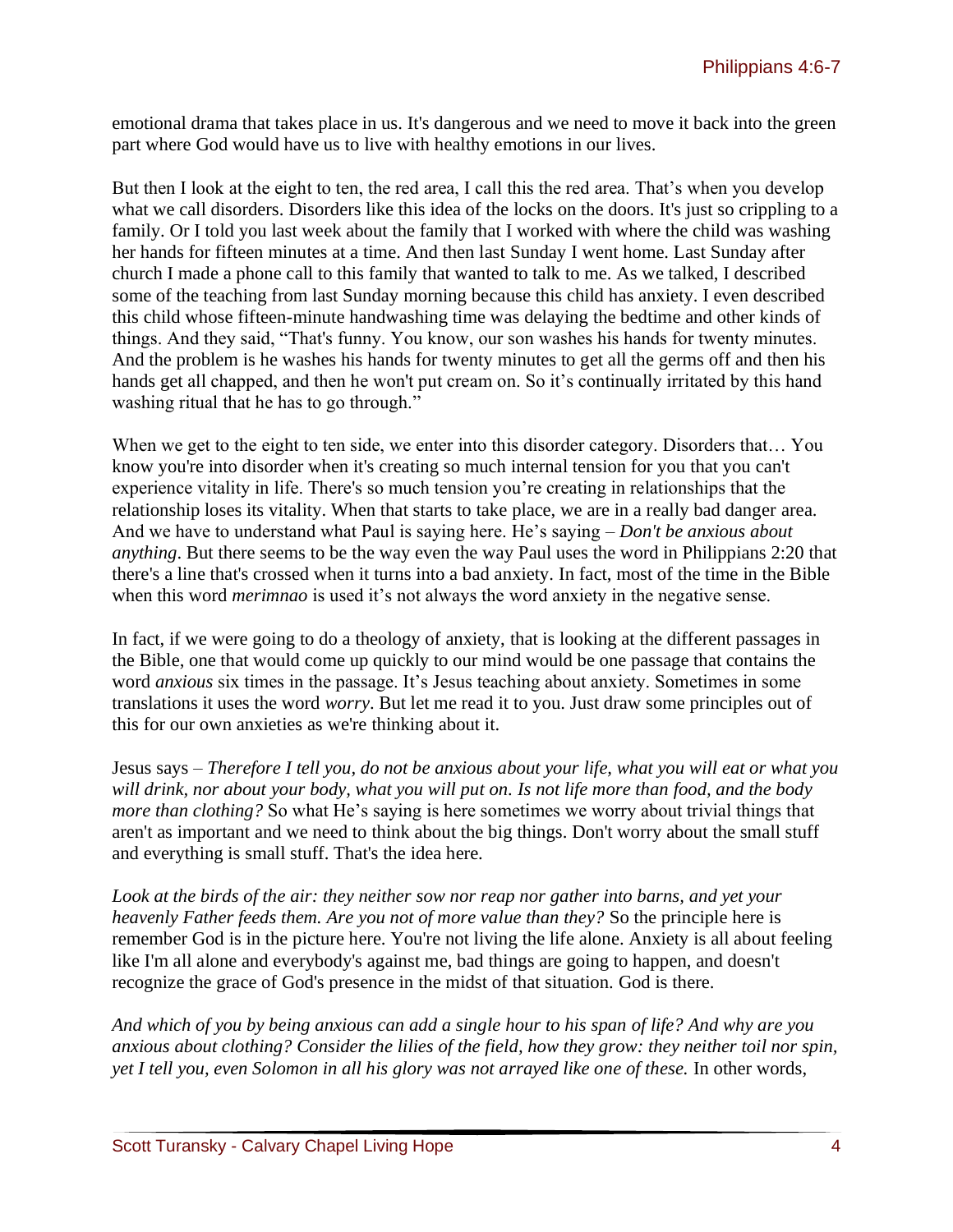there's a waste of time with some of the worrying that we do, because it's about frivolous things that are never going to take place in our lives.

So Rose DeLisi who's probably online and Facebook with the church at the DeLisi house this week, but she said to me last week when she came up to me after the sermon, "Yes, I've heard that worry is like a rocking chair. It's a lot of activity that doesn't get you anywhere." That's what's being said here, that you can't add a single hour to your lifespan.

Verse 30 – *But if God so clothes the grass of the field, which today is alive and tomorrow is thrown into the oven, will he not much more clothe you, O you of little faith? Therefore do not be anxious, saying, 'What shall we eat?' or 'What shall we drink?' or 'What shall we wear?' For the Gentiles seek after all these things, and your heavenly Father knows that you need them all.*

So He's saying don't be anxious about are you going to get these things. What does that mean? You say, "Okay, God, I'm just not going to worry about it. I assume the food's going to show up on my doorstep." No. You see, there's a good kind of anxiety that says I need to go shopping because the refrigerator is out of food. But I don't want to be anxious about this idea that I'm not going to have enough money to eat. I'm not going to have enough clothes to wear. There's a bad anxiety that kicks in here that He's speaking of here.

And then comes the key verse, verse 33. *But seek first the kingdom of God and his righteousness, and all these things will be added to you.* So there's this sense in which when we put Christ at the center of our lives, the center of our thinking, the center of our hearts, then the other things start to fade away. The things that we tend to be anxious about aren't as significant because it's about values. What's the most important thing? *Seek first the kingdom of God.* When we do that, these other things just work out themselves that we spend a lot of time worrying about.

And then comes this principle about grace and tomorrow that we mentioned last week. He says – *Therefore do not be anxious about tomorrow, for tomorrow will be anxious for itself.* I think that's rather interesting that a day has anxiety to it. *Sufficient for the day is its own trouble.* The idea here is that God gives us grace for today's challenges. God does not give you grace for tomorrow's challenges until tomorrow. So if you start thinking about tomorrow, then you might get worried and upset about tomorrow. But if you realize that God's grace will also be present, then you can trust in the fact that I'll be able to handle tomorrow too. Because anxiety is going to be there tomorrow, but so is God's grace.

See, we tend to think about the uncertainties of tomorrow without recognizing that God's grace will be present in that moment. So there may be sometimes we think, "Oh, I don't know what I would do if…" Well I'll just tell you. You don't need to know what you're going to do if until the if comes because when the if comes, you will be in the presence of God's grace at the same time. Tomorrow will take care of itself.

Well let's go back to the verse because I'm jumping over three words here to get to the last part of verse 6. Because if we follow the passage, he's saying – *Don't be anxious about anything, but in everything* (then jump to this) *let your requests be made known to God.* Put them in the suitcase. Give them to God is the idea here. Now the three words that are before that are going to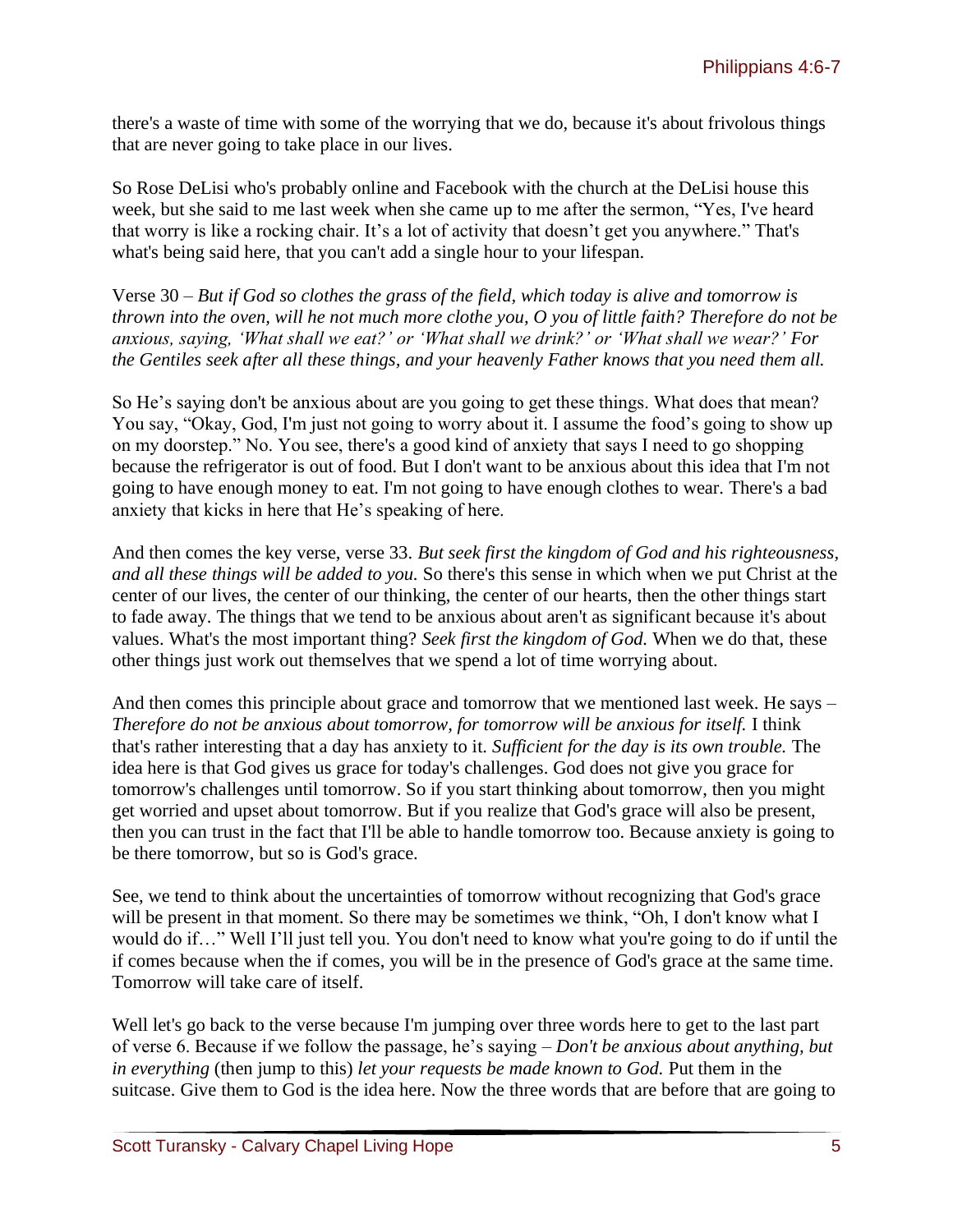tell us how. I'll come back to those in a little bit. But the idea here is that we need to put them in the suitcase that God has provided for us. There's a place for our anxiety. Some people develop a little tool called the worry box, where you put your little request in the worry box so you can get rid of them. But it's okay. It's like the suitcase idea. The point is, who are we giving them to? We're giving them to the Lord. *Let your requests be made known to God.*

The presence of the Lord in a person's life is so strategic because of all the tools available for managing anxiety. And there are a lot of them today. The greatest tools that can help a person manage their emotional health is a spiritual closeness to God and understanding of theology, not only in our heads, but in our practice of life. So we take these worries that we have and we make them known to God. We put them in the suitcase. And that's when the beautiful exchange takes place that he talks about.

That's why the next word is *and* in verse 7. He says – *And the peace of God*… Let's pause there for a moment. Because I want you to see this isn't just about peace. Oh there's a lot of talk today about peace, and I want peace, and let's have peace. We're not talking about peace in general. We're talking about a very specific kind of peace. We're talking about the peace of God. Jesus is the one who says in John 14:27 – *Peace I leave with you; my peace I give to you. I do not give to you as the world gives. Do not let your hearts be troubled and do not be afraid.* There is a lot of peace that the world gives, we just have to understand that.

You see, when a person washes their hands for twenty minutes, they're trying to obtain peace. They do get a certain amount of peace by washing their hands for twenty minutes. They feel like they finally dealt with what they needed. They can leave the sink because now they have some peace. But you see that this is an addicting kind of peace. There are a lot of people who engage in addicting patterns in order to deal with their anxiety in order to find the peace that they want. So a person who gets drunk and passes out has peace temporarily. That's a worldly kind of peace, you see. There are a lot of peaceful solutions out there. But most of those peaceful solutions are driving us into addictions, they're driving us into disorders that aren't helpful. We just really have to be careful of the world's kind of peace that's offered out there.

In a particular way what Jesus is saying here in this passage in John 14 is that the peace I'm giving you is different than the world. Keep that in mind so when we go back to our passage and it talks about the peace of God, we have to understand we're trying to get under the shower of God's grace so that we can receive something that is supernatural.

Sometimes what people do is they try to argue themselves out of anxiety situations. Parents do this with their kids. Well let me tell you, the chances of our house getting hit by lightning are so small. The child says, "But it's possible." You know the chances of our house getting robbed is so small. "But it's possible." It's the "but it's possible" that gets us down this path. It's potential dangers of life that get us into trouble. And there's some times when people try to argue out of their anxiety situation. So just keep in mind this next part of the verse, that the peace that God gives us is one that surpasses all understanding.

Now next week when we look at the last part of this passage, we're going to learn some more technique kind of ideas about how we can handle anxiety when we're in the midst of the struggle.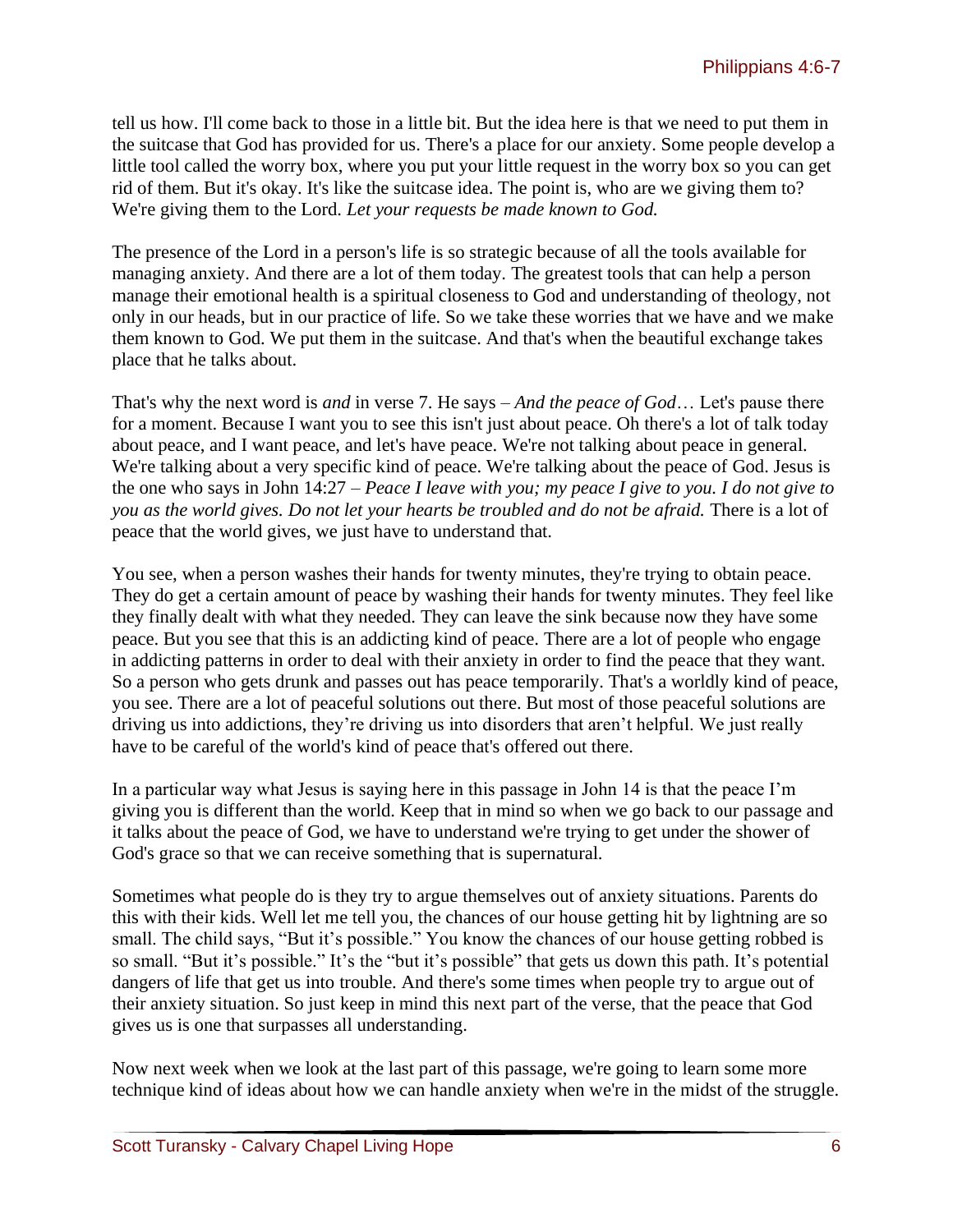But notice that he says that this peace is different. This is a peace that passes all understanding. Which means you're probably not going to get it from logic. Nothing is wrong to think about how a potential is so low that I don't have to worry about it. But it's always a little potential to get us into trouble. There's something about this peace that passes all understanding that's really rich theologically and requires that the peace that we have involves trust. A very important understanding of peace. Because most people who are anxious want control. They either want control of the situation or they want to know things they can't know right now. And because of their control, their desire to know things, they push and push and push in those directions. Really what we need to do is we need to learn how to trust. When we learn how to trust then we're receiving this peace that passes all understanding. It's part of God's grace shower that He wants us to have.

Here's what it does for you, notice, it will *guard your hearts and your minds in Christ Jesus.* Remember, we talked about this already. It's your heart that's fluttering and getting all upset. He will guard it. The word *guard* there is a garrison. It's s a standing guard around your heart. There's a comforting element of that for all of us that we need this garrison around our hearts to protect it. And will guard our minds. Our minds that start to race in crazy directions.

Well that's amazing, all of those things about anxiety. But let's go back to the three words there that are in Philippians 4:6 because this is the how-to. This is what are you going to do when you start to feel anxious? These are the three words you want to go to in this verse.

The first one is *prayer.* That's your general word for prayer that's coming to God in prayer. It's the common word used for prayer, that we pray without ceasing kind of idea.

The second word is *supplication*, which is the idea of a treaty. It's the idea of a little more passion. "I really need this, God" kind of an approach. So that's another way that we can come to God and plead with God, "Lord, would you please give this to me."

The third word is *thanksgiving.* An interesting word there. Because thanksgiving helps us focus on what we have and what we are grateful for, instead of focusing on the things we don't know about. It gives us a kind of solid block in which we can allow our hearts to be guarded. Because we're focusing on something different than our lack of knowledge or lack of control. So now we're moving our hearts in a direction.

So sometimes we'll say to children, "If you're starting to feel anxious, go through the alphabet and think of one thing you're thankful for for every letter of the alphabet." And what that does is it helps a person, whether a child or an adult, to start changing the focus. Because the focus of anxiety is on trouble. It's on problems, it's on potential problems, whereas we switch over to joy, as we talked last week, we were focused on the joy, this week focus on thanksgiving, then we see something completely different. It's part of the therapy that is here in this passage.

I want to remind you that in verse 9 (which we're going to look at next week) do you remember that it says *and practice these things*? Very important verse. In fact, let me first go back and just summarize some of the things we've talked about. I want to give you five principles for anxiety out of Philippians 4:6-7. These will complement the ones we looked at last week, the four kind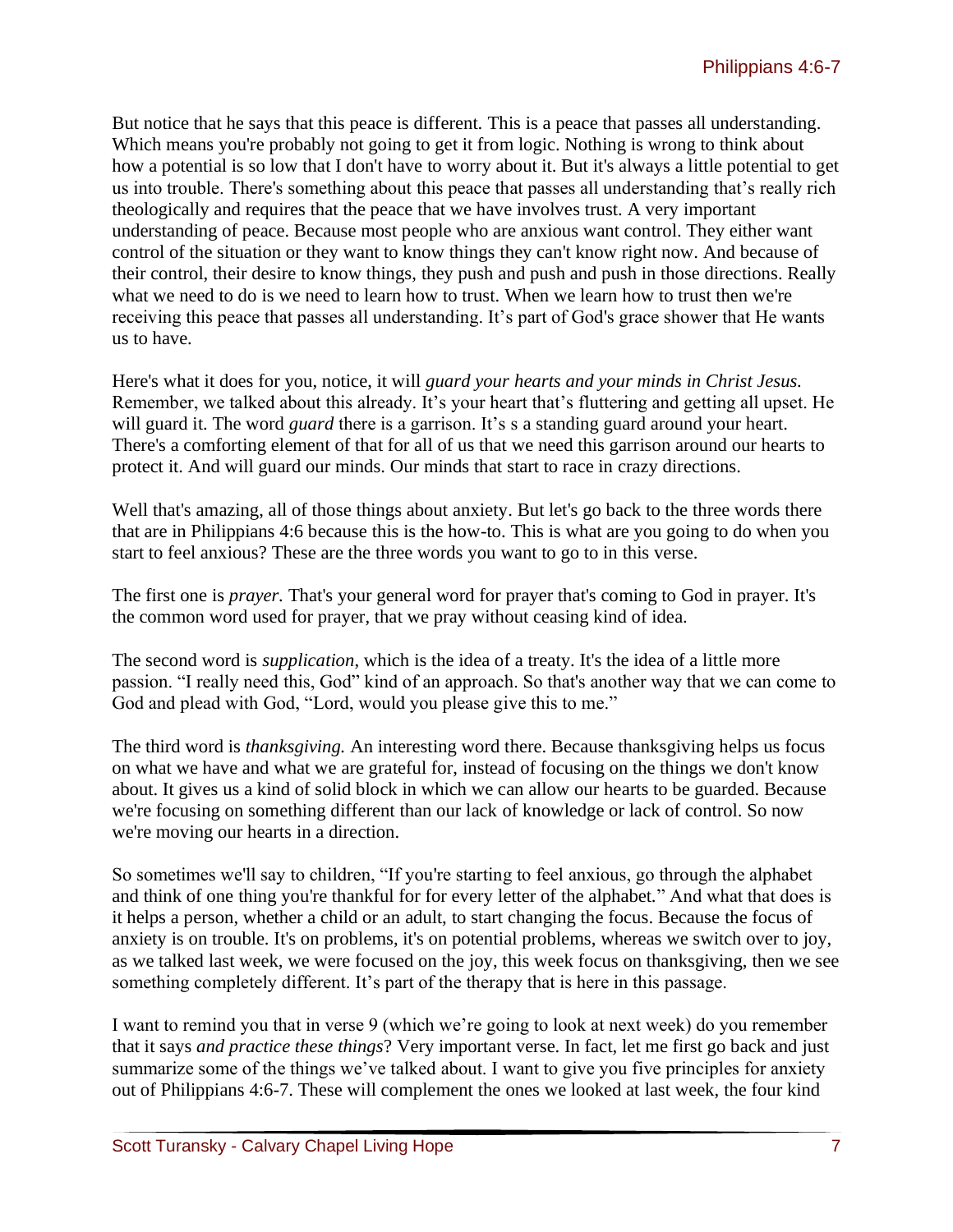of precursors to get ready to deal with your anxiety. Now we have five, all out of this passage in verses 6 and 7.

Anxiety can be good or bad (verse 6). Number two, we can exchange anxiety for God's peace (that's what it says in verse 7). Number three, prayer is the secret to accessing God's grace and mercy (in verse 6). Number four, God's peace is practical. That means it's going to deal with my heart and my mind (in verse seven). And fifthly, you can trust God with anything. This is the anything/everything principle. You can trust God with anything.

He understands. He understands computers. Kids have a hard time with this sometimes. Does God really understand the weather? Well yeah, I think He understands the weather. Does He understand your computer? I don't know if God understands it. Of course He does! God understands every piece of us, everything in the world. God understands all the challenges that we have. We can deal with all of these things in our lives.

Well back to Mike. Mike experienced miraculous change in his life at eleven years old. He went on to live life and it was great. But I want to tell you that three years later, Mike's mom called me and said, "We're having trouble again with Mike's anxiety. Would you spend more time with him?" Which I did. I share this part of the story because I want you to know that the work of dealing with emotional challenges takes the practice of verse 9. I hope you're going to circle verse 9 when you come there. Verse 9 – *Practice these things.* It takes practice.

In fact, many people who have challenges with anxiety at some point will continue to be tempted by anxiety in their lives. So they often need to continually practice these things. I would suggest that you take all the ideas we're talking about in this passage and you write them down, you implement them, and you work them. When things are starting to go well, you know, you're overcoming some of your anxiety, you continue to work them, so they don't drag you back on the continuum down the continuum in the wrong direction. That would really help in a number of different ways.

I want to tell you one more story. This is a Bible story that I was telling my four-year-old grandson this week. I said, "Everett, yesterday we talked about Jesus feeding the 5,000 people." He says, "Yeah, how did He do that with just a little bit of food?" I said, "Jesus does miracles. He can do anything." And Everett says, "Wow."

I said, "Well after He was done feeding all 5,000 people, He told his disciples to get into the boat and row across the lake to get to the other side while He dismissed all the people. He dismissed all the people and then He went up on the mountain to pray. The darkness came and it was dark out. In fact, a storm came up and the wind was blowing and the waves were really bad for these guys on this boat. They're trying to row in the dark with the wind blowing and all of these waves coming up. It's really bad. And the Bible says about Jesus that He saw them out there. He saw them. In the dark, He sees out there from the mountain. Jesus knows exactly what they're going through. And He told him to do something. I would suggest that the greatest safety that you could ever find in your life is to be obedient to God. When you're in obedience to Jesus Christ, as they were going through, they were in a safe place. But they didn't feel safe at that time. They